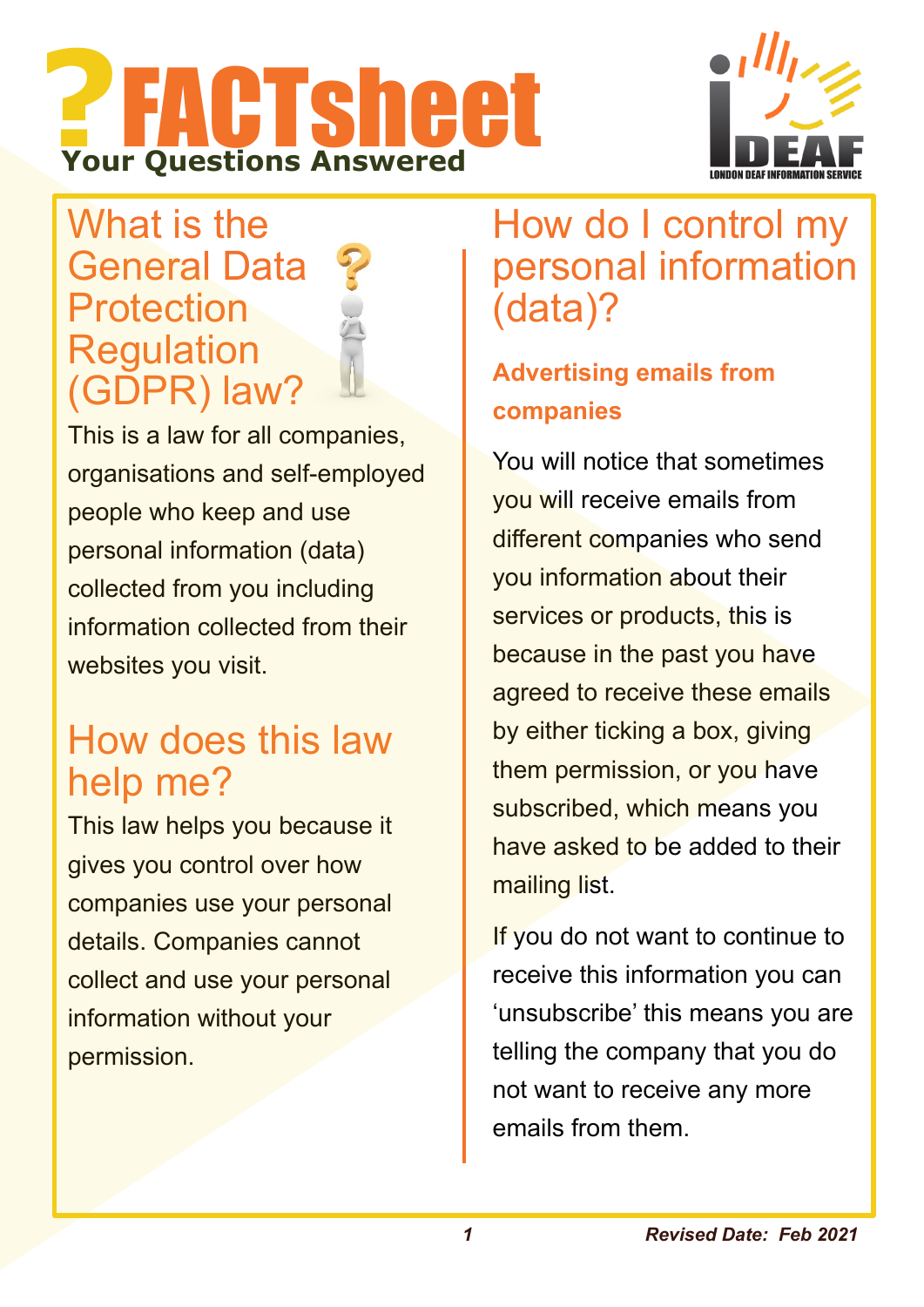You must click on **unsubscribe** (this should be somewhere in the email) You have the control to make these decisions.

When you visit websites you will normally see a message box telling you about their 'cookie settings'. This means you can decide what information they are

allowed to collect when you are using their website.

Cookies are small text files stored on the computer to collect information like:

- things you are interested in, from your information they can then send you adverts that matches topics you look at
- remembers information like your login, this means you do not have to type it again next time you visit their website
- recognise the device you are using (like your mobile phone or computer)

You can click to accept 'all' cookie settings or you can decide what information they are allowed to collect from you.

#### **Companies and organisations**

If any company or organisation keeps your personal information, you have a right to ask them for a copy of your information.

Personal data could be your name, home address, email address, phone number, and bank details. Photos and social media posts are also called personal data.

Doctors & hospitals will hold information on your medical history this is also your personal data.

Personal data is used to help companies and organisation to process your requests. For example you may wish to order a product from a company, they will use your information to process your order. There are many reasons why your information is kept and used to process. For example, to provide you with products or services.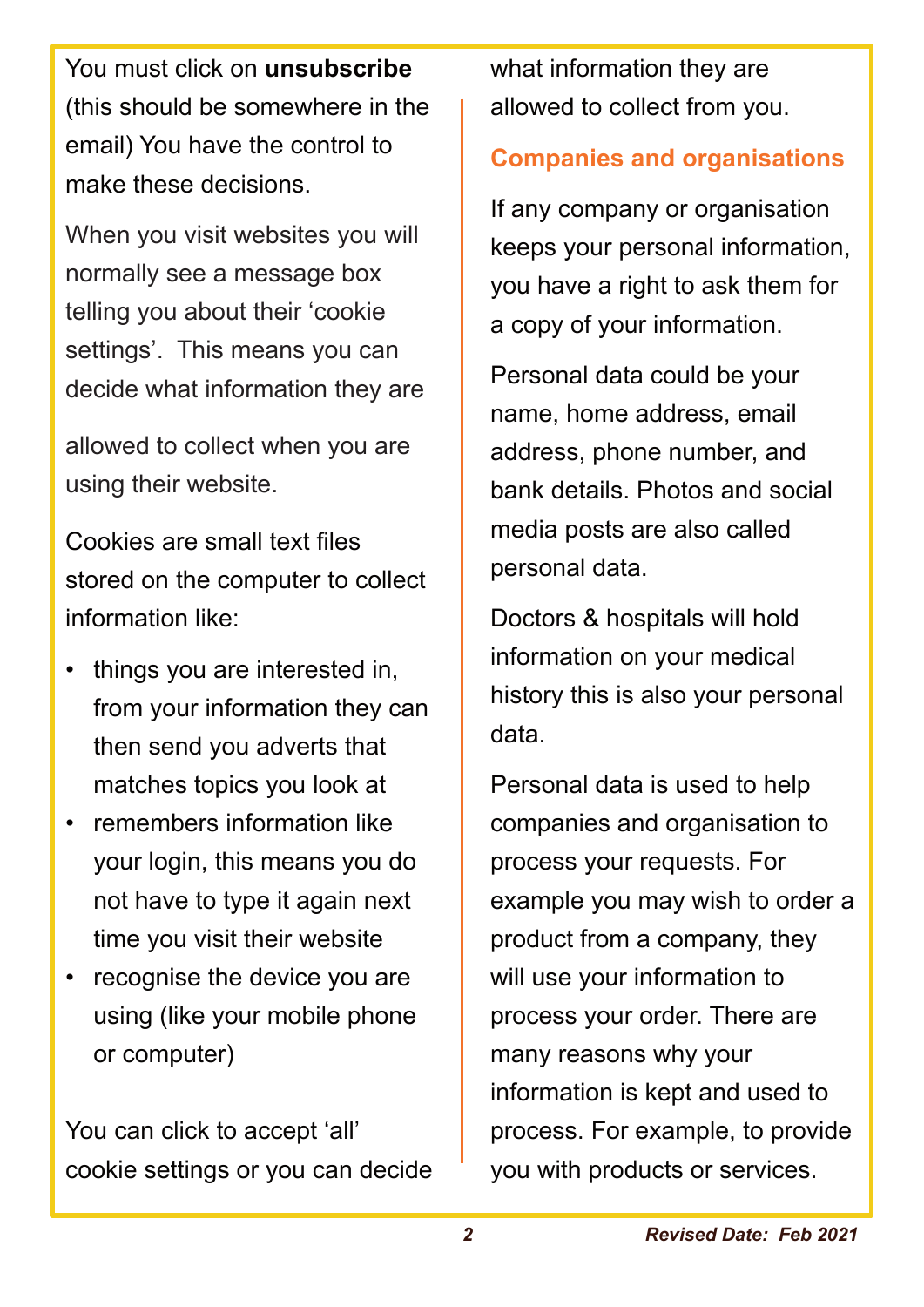## Can my personal information be used and shared without my permission?

Companies and organisations can only use your information with your permission. For example, if you are using their services, or if you have ask to be put on a mailing list, placed an order or other similar requests.

If you are signing a consent (agreement) form, the organisation or company should give you options that gives you a list of things you can give consent to. This means you are in charge of what permissions you give.

But in some **special** situations information can be used and shared without your permission, a good example would be for legal reasons like a request from the police or if someone's life is at risk, information may be shared with the authorities.

## Meanings to some common GDPR words

We have listed below some words you may see in the GDPR and its meanings to help you.

**Cookies** are small text files stored on your computer that holds information that connects you to the website you visit. So when you visit a website it can save the log in details so that you don't have to type it again.

**Consent** is when you give permission.

A **Data Subject** is a person (like you and me). It is your information that is processed by the company or organisation.

A **Data Controller** is the company or organisation that is collecting information from you or me.

**Personal data** is your information like your name, home address, email address etc..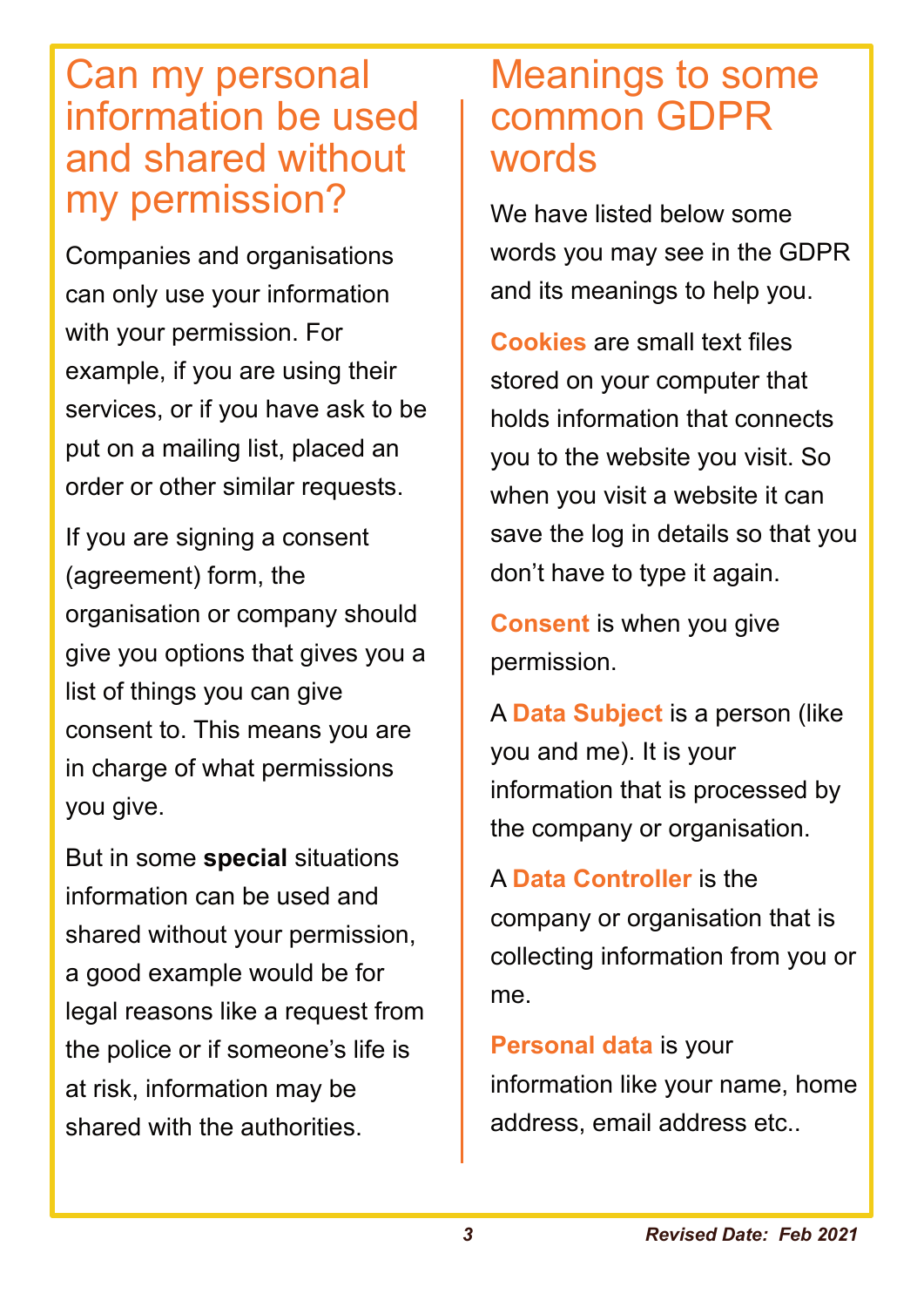**Privacy Policy** this is a statement the company or organisation makes for you to read. It tells you about the company's policy on collecting and using your personal information. All privacy policies should be made using the rules in the GDPR. You will normally find any company or organisation's Privacy Policy on their website.

**Processing** this is when your information is being used to do something. For example on a website you visit it will collect information, or if you order something from a company, the company uses your information to process your request.

**Profiling** this is where information collected about you to help understand what your interests are. For example when you visit a website, cookies can collect information on what topics you are interested in, they can use this information to send adverts that you might be

interested in. Or if it knows what age group you are in, it can send you information for that age group.

## Where can I find out more information about the GDPR?

This FACTsheet gives you a brief look at the GDPR, it does not give you the full information.

You can find out more information about the GDPR on the ICO website:

https://ico.org.uk/fororganisations/guide-to-dataprotection/

We hope this information has helped you. If you need any more help or you have any questions please contact us. Our contact details are at the end of this FACTsheet. We also have a website:

#### **www.ideaflife.weebly.com**

You will find details on our services and our range of FACTsheets providing you with a range of information to help.